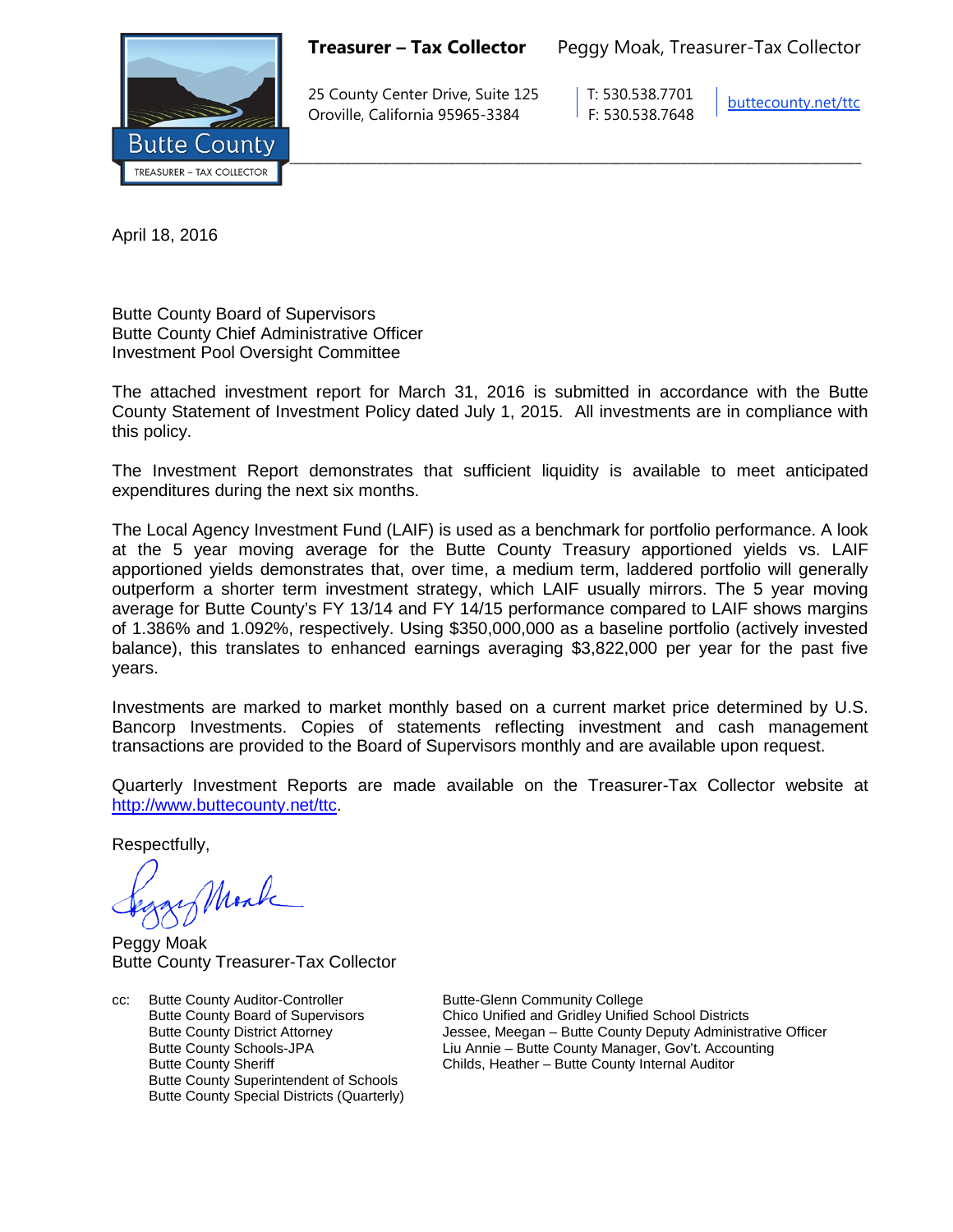

**March 31, 2016**

|                                                                                                                    | YIELD TO         | <b>WEIGHTED AVERAGE</b> |                            |                                  |                            |  |  |  |  |
|--------------------------------------------------------------------------------------------------------------------|------------------|-------------------------|----------------------------|----------------------------------|----------------------------|--|--|--|--|
| <b>ACTIVELY MANAGED PORTFOLIO:</b>                                                                                 | <b>MATURITY</b>  | <b>MATURITY (DAYS)*</b> | <b>PAR VALUE</b>           | <b>FAIR VALUE</b>                | <b>COST CARRIED</b>        |  |  |  |  |
|                                                                                                                    |                  |                         |                            |                                  |                            |  |  |  |  |
| <b>LOCAL AGENCY INVESTMENT FUND (LAIF)</b>                                                                         | 0.506%           | 1<br>1                  | 114,705,276.94             | 114,705,276.94                   | 114,705,276.94             |  |  |  |  |
| <b>CALTRUST SHORT TERM</b><br><b>CAMP SHORT TERM</b>                                                               | 0.680%<br>0.500% | 1                       | 4,536.86<br>20,000,000.00  | 4,536.86<br>20,000,000.00        | 4,534.58<br>20,000,000.00  |  |  |  |  |
| <b>BANK MONEY MARKET (COLLATERALIZED)</b>                                                                          | 0.380%           | 1                       | 1,001,093.74               | 1,001,093.74                     | 1,001,093.74               |  |  |  |  |
| <b>U.S. TREASURY NOTES**</b>                                                                                       | 1.407%           | 1,489                   | 9,000,000.00               | 9,098,434.00                     | 9,008,069.58               |  |  |  |  |
| <b>MUNICIPAL BONDS**</b>                                                                                           | 1.742%           | 1,215                   | 25,570,000.00              | 25,932,952.60                    | 25,658,762.19              |  |  |  |  |
| <b>CORPORATE NOTES**</b>                                                                                           | 1.361%           | 840                     | 50,987,000.00              | 51,738,071.06                    | 51,418,986.33              |  |  |  |  |
| <b>NEGOTIABLE CDS**</b>                                                                                            | 1.792%           | 1,121                   | 4,500,000.00               | 4,501,661.28                     | 4,498,184.26               |  |  |  |  |
| CERTIFICATES OF DEPOSIT (COLLATERALIZED)                                                                           | 1.100%           | 389                     | 500,000.00                 | 500,000.00                       | 500,000.00                 |  |  |  |  |
| <b>FEDERAL AGENCY NOTES**</b>                                                                                      | 1.224%           | 956                     | 204,599,000.00             | 205,518,068.31                   | 204,606,538.42             |  |  |  |  |
| <b>TOTAL ACTIVELY MANAGED PORTFOLIO:</b>                                                                           | 1.054%           | 669                     | 430,866,907.54             | 433,000,094.79                   | 431,401,446.04             |  |  |  |  |
| <b>INVESTMENT OF NOTE/BOND PROCEEDS AND OPERATING CASH</b><br><b>SCHOOL BOND PROCEEDS</b> (see page 2 for details) |                  |                         | 4,563,662.64               | 4,563,662.64                     | 4,563,662.64               |  |  |  |  |
|                                                                                                                    |                  |                         |                            |                                  |                            |  |  |  |  |
| OPERATING ACCOUNTS                                                                                                 |                  |                         |                            |                                  |                            |  |  |  |  |
| <b>U.S. BANK CHECKING ACCOUNT DEPOSITS</b><br><b>OPERATING CASH</b>                                                |                  |                         | 12,101,275.43<br>57,505.42 | 12,101,275.43<br>57,505.42       | 12,101,275.43<br>57,505.42 |  |  |  |  |
| <b>OTHER</b>                                                                                                       |                  |                         | 0.00                       | 0.00                             | 0.00                       |  |  |  |  |
|                                                                                                                    |                  |                         |                            |                                  |                            |  |  |  |  |
| <b>TOTAL TREASURER'S FUND LEDGER BALANCE:</b>                                                                      |                  | 447,589,351.03          | 449,722,538.28             | 448,123,889.53                   |                            |  |  |  |  |
| <b>INVESTMENTS UNDER MANAGEMENT OF TRUSTEES</b> (see page 3 for details)                                           |                  |                         | 3,263,498.15               | 3,310,099.25                     | 3,296,566.10               |  |  |  |  |
|                                                                                                                    |                  |                         | <b>PAR VALUE</b>           | <b>FAIR VALUE</b>                | <b>COST CARRIED</b>        |  |  |  |  |
| <b>TOTAL CASH AND INVESTMENTS:</b>                                                                                 | <b>NR</b>        |                         | 450,852,849.18             | 453,032,637.53                   | 451,420,455.63             |  |  |  |  |
| <b>SIX MONTH LIQUIDITY PROJECTIONS</b>                                                                             |                  |                         |                            |                                  |                            |  |  |  |  |
|                                                                                                                    |                  |                         |                            |                                  |                            |  |  |  |  |
| Estimated Cash Receipts for Next Six Months<br><b>Estimated Disbursements for Next Six Months</b>                  |                  |                         | 443,275,837                |                                  |                            |  |  |  |  |
| Estimated Net Cash Flow for Next Six Months***                                                                     |                  |                         |                            | -489,525,835<br>-46,249,998 (A1) |                            |  |  |  |  |
| <b>Prudent Reserve</b>                                                                                             |                  |                         | $-30,000,000$ (A2)         |                                  |                            |  |  |  |  |
| <b>Securities Maturing</b>                                                                                         |                  |                         |                            | 24,500,000 (B)                   |                            |  |  |  |  |
| Local Agency Investment Fund / Cal Trust / MMF / CAMP                                                              |                  |                         |                            | 135,710,905 (C)                  |                            |  |  |  |  |

Total Liquidity for Next Six Months 83,960,907 (A1+A2+B+C)

Estimated Cash Available for Long Term Investment -30,000,000 Remaining Available Liquidity **1996** S3,960,907

| Total Par Value of actively managed investments maturing in less than 12 months: | 167.085.908 |
|----------------------------------------------------------------------------------|-------------|
| Total Par Value of actively managed investments maturing in more than 12 months: | 263.781.000 |

\* Actual Weighted Average Maturity will be shorter, and actual dollar amount of investments maturing in less than 12 months will be higher than stated, due to call features on investments.

\*\* See page 5 for detailed list of investments.

\*\*\* Includes TRAN (Tax and Revenue Anticipation Notes) receipts and disbursements, if applicable.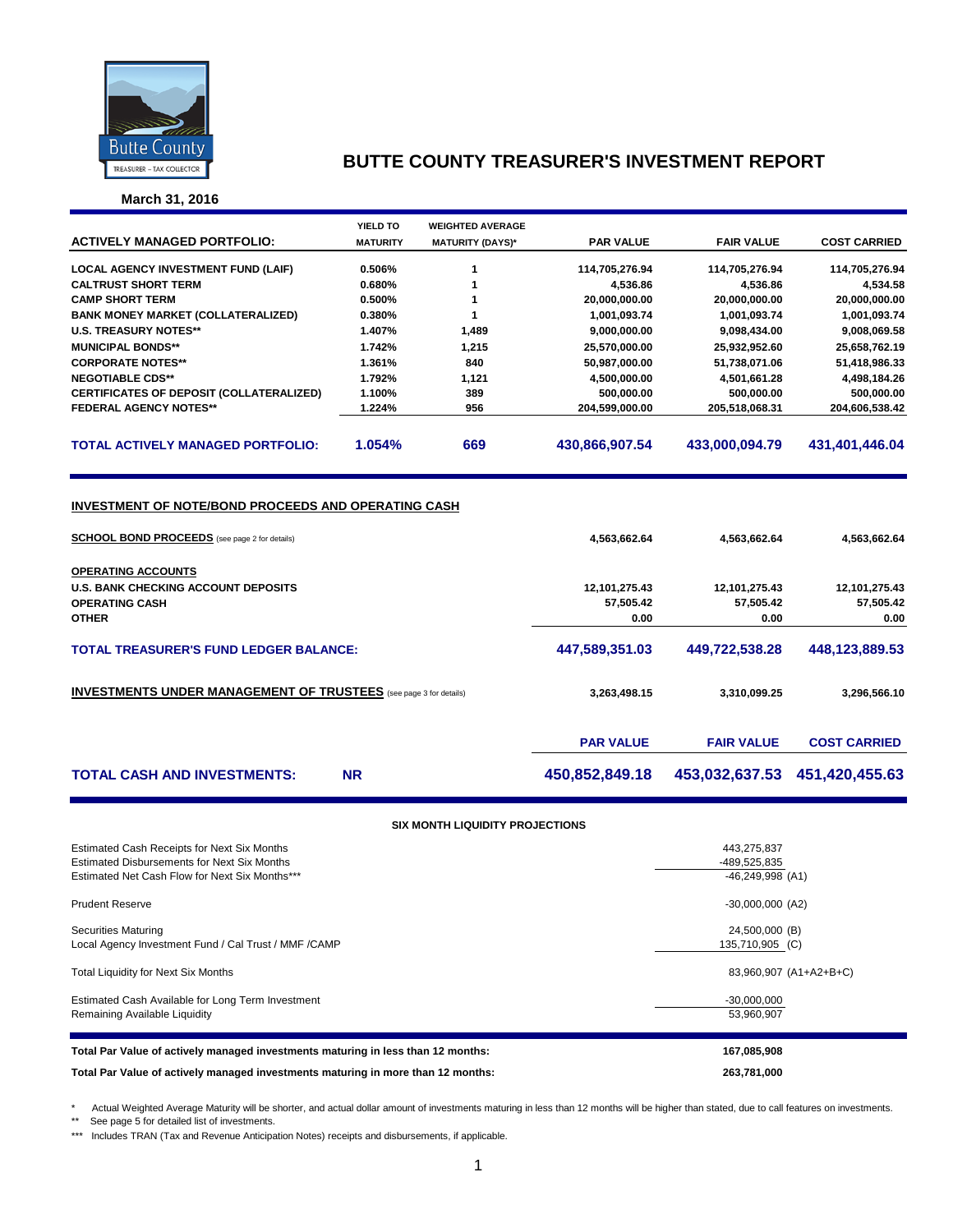## **INVESTMENT OF SCHOOL BOND PROCEEDS**

**March 31, 2016**

| <b>BOND/NOTE DESCRIPTION</b>                       | <b>INVESTMENT</b><br><b>TYPE</b> | <b>MATURITY</b><br><b>DATE</b> | <b>DESCRIPTION</b> | <b>ANNUAL</b><br>YIELD* | <b>PAR</b><br><b>VALUE</b> | <b>FAIR</b><br><b>VALUE</b> | <b>COST</b><br><b>CARRIED</b> |
|----------------------------------------------------|----------------------------------|--------------------------------|--------------------|-------------------------|----------------------------|-----------------------------|-------------------------------|
| <b>BONDS - LOCAL AGENCY INVESTMENT FUND (LAIF)</b> |                                  |                                |                    |                         |                            |                             |                               |
| <b>Chico Unified Measure E Series A</b>            | LAIF                             |                                |                    | 0.506%                  | 4,563,662.64               | 4,563,662.64                | 4,563,662.64                  |
|                                                    |                                  |                                |                    |                         | <b>PAR</b><br><b>VALUE</b> | <b>FAIR</b><br><b>VALUE</b> | <b>COST</b><br><b>CARRIED</b> |
| <b>GRAND TOTAL</b>                                 |                                  |                                |                    |                         | 4,563,662.64               | 4,563,662.64                | 4,563,662.64                  |

\* Yields quoted above are a snapshot per investment type. Actual yields earned on school bonds are calculated by the Treasurer's office and are a composite of investment earnings less Treasury costs.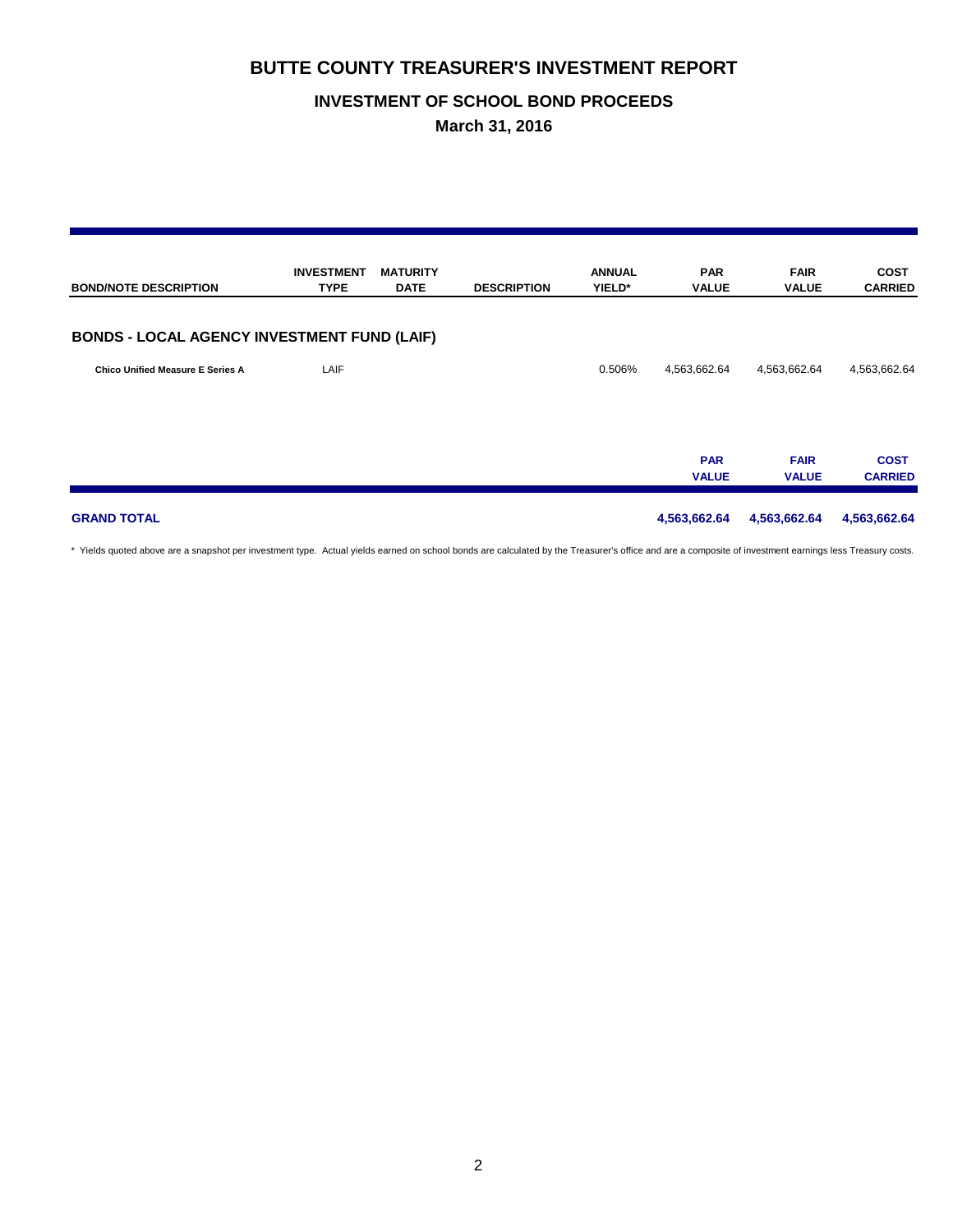**DEPOSITS AND INVESTMENTS UNDER MANAGEMENT OF TRUSTEES/FISCAL AGENTS**

**March 31, 2016**

|                                                                                                                                                                                                                                                          | <b>INVESTMENT</b>                                                    | <b>MATURITY</b> |                                                                                                        | <b>ANNUAL</b>                        | <b>PAR</b>                                                         | <b>FAIR</b>                                                        | <b>COST</b>                                                        |
|----------------------------------------------------------------------------------------------------------------------------------------------------------------------------------------------------------------------------------------------------------|----------------------------------------------------------------------|-----------------|--------------------------------------------------------------------------------------------------------|--------------------------------------|--------------------------------------------------------------------|--------------------------------------------------------------------|--------------------------------------------------------------------|
| <b>FINANCING PROGRAM</b>                                                                                                                                                                                                                                 | <b>TYPE</b>                                                          | <b>DATE</b>     | <b>DESCRIPTION</b>                                                                                     | <b>YIELD</b>                         | <b>VALUE</b>                                                       | <b>VALUE</b>                                                       | <b>CARRIED</b>                                                     |
|                                                                                                                                                                                                                                                          |                                                                      |                 |                                                                                                        |                                      |                                                                    |                                                                    |                                                                    |
| <b>2004 PENSION OBLIGATION BONDS</b>                                                                                                                                                                                                                     |                                                                      |                 |                                                                                                        |                                      |                                                                    |                                                                    |                                                                    |
| <b>WELLS FARGO BANK, TRUSTEE</b>                                                                                                                                                                                                                         |                                                                      |                 |                                                                                                        |                                      |                                                                    |                                                                    |                                                                    |
| Series A Bond Fund #XXXX1106                                                                                                                                                                                                                             | Money Market                                                         |                 | HERITAGE MM #3106                                                                                      | 0.493%                               | 71.90                                                              | 71.90                                                              | 71.90                                                              |
| Int. Rate Stabilization Fund #XXXX1109                                                                                                                                                                                                                   | <b>Money Market</b>                                                  |                 | HERITAGE MM #3106                                                                                      | 0.493%                               | 1,006.08                                                           | 1,006.08                                                           | 1,006.08                                                           |
|                                                                                                                                                                                                                                                          | Pooled Agency Funds                                                  |                 | Local Agency Investment Fund                                                                           | 0.506%                               | 1.635.55                                                           | 1.635.55                                                           | 1.635.55                                                           |
| Principal Account Fund #XXXX1140                                                                                                                                                                                                                         | Cash                                                                 |                 | Cash                                                                                                   | 0.000%                               | 0.00                                                               | 0.00                                                               | 0.00                                                               |
| Interest Account Fund #XXXX1141                                                                                                                                                                                                                          | Cash                                                                 |                 | Cash                                                                                                   | 0.000%                               | 23.86                                                              | 23.86                                                              | 23.86                                                              |
| Surplus Account Fund #XXXX1142                                                                                                                                                                                                                           | Cash                                                                 |                 | Cash                                                                                                   | 0.000%                               | 1,041,094.48                                                       | 1,041,094.48                                                       | 1,041,094.48                                                       |
| Series B Interest Fund #XXXX1301                                                                                                                                                                                                                         | <b>Money Market</b>                                                  |                 | HERITAGE MM #3106                                                                                      | 0.493%                               | 13,503.99                                                          | 13,503.99                                                          | 13,503.99                                                          |
| Series B Bond Fund #XXXX1305                                                                                                                                                                                                                             | <b>Money Market</b>                                                  |                 | HERITAGE MM #3106                                                                                      | 0.493%                               | 877,464.63                                                         | 877,464.63                                                         | 877,464.63                                                         |
| <b>SUBTOTAL</b>                                                                                                                                                                                                                                          |                                                                      |                 |                                                                                                        |                                      | 1,934,800.49                                                       | 1,934,800.49                                                       | 1,934,800.49                                                       |
| 2006 COP - NEAL ROAD RECYCLING & WASTE FACILITY<br><b>WELLS FARGO BANK, TRUSTEE</b><br>Certificate Reserve Fund #XXXX0800<br>Base Rental Payment Fund #XXXX0801 Money Market<br>Expense Fund #XXXX0802<br><b>SUBTOTAL</b><br>DEPOSITS WITH FISCAL AGENTS | <b>Money Market</b><br><b>US Treas/Agency</b><br><b>Money Market</b> | 06/11/21        | Gov MMF Service Fund #743<br>FHLB #3130A1W95<br>Gov MMF Service Fund #743<br>Gov MMF Service Fund #743 | 0.011%<br>1.920%<br>0.011%<br>0.011% | 11,299.83<br>1,170,000.00<br>14,850.88<br>2,231.32<br>1,198,382.03 | 11,299.83<br>1,216,601.10<br>14,850.88<br>2,231.32<br>1,244,983.13 | 11,299.83<br>1,191,200.40<br>14,850.88<br>2,231.32<br>1,219,582.43 |
| <b>Discovery Benefits</b>                                                                                                                                                                                                                                |                                                                      |                 |                                                                                                        |                                      |                                                                    |                                                                    |                                                                    |
| Plan Year Cash Balance 1/01/14 - 12/31/14*                                                                                                                                                                                                               |                                                                      |                 |                                                                                                        | <b>NA</b>                            | 18,132.45                                                          | 18,132.45                                                          | **30,000.00                                                        |
|                                                                                                                                                                                                                                                          |                                                                      |                 |                                                                                                        |                                      |                                                                    |                                                                    |                                                                    |
| York Risk Services Group - Claim Administrators                                                                                                                                                                                                          |                                                                      |                 |                                                                                                        |                                      |                                                                    |                                                                    |                                                                    |
| Umpqua Bank #XXXXX2601                                                                                                                                                                                                                                   | <b>Commercial Bank</b>                                               |                 | <b>Business Checking</b>                                                                               | <b>NA</b>                            | 112,183.18                                                         | 112,183.18                                                         | 112,183.18                                                         |
| <b>SUBTOTAL</b>                                                                                                                                                                                                                                          |                                                                      |                 |                                                                                                        |                                      | 130,315.63                                                         | 130,315.63                                                         | 142,183.18                                                         |
|                                                                                                                                                                                                                                                          |                                                                      |                 |                                                                                                        |                                      |                                                                    |                                                                    |                                                                    |
|                                                                                                                                                                                                                                                          |                                                                      |                 |                                                                                                        |                                      | <b>PAR</b><br><b>VALUE</b>                                         | <b>FAIR</b><br><b>VALUE</b>                                        | <b>COST</b><br><b>CARRIED</b>                                      |
|                                                                                                                                                                                                                                                          |                                                                      |                 |                                                                                                        |                                      |                                                                    |                                                                    |                                                                    |

**GRAND TOTAL 3,263,498.15 3,310,099.25 3,296,566.10**

\* Represents the most current data available (source: Auditor-Controller)

\*\* Benefits can be paid in advance of receipt of offsetting payroll deductions

NR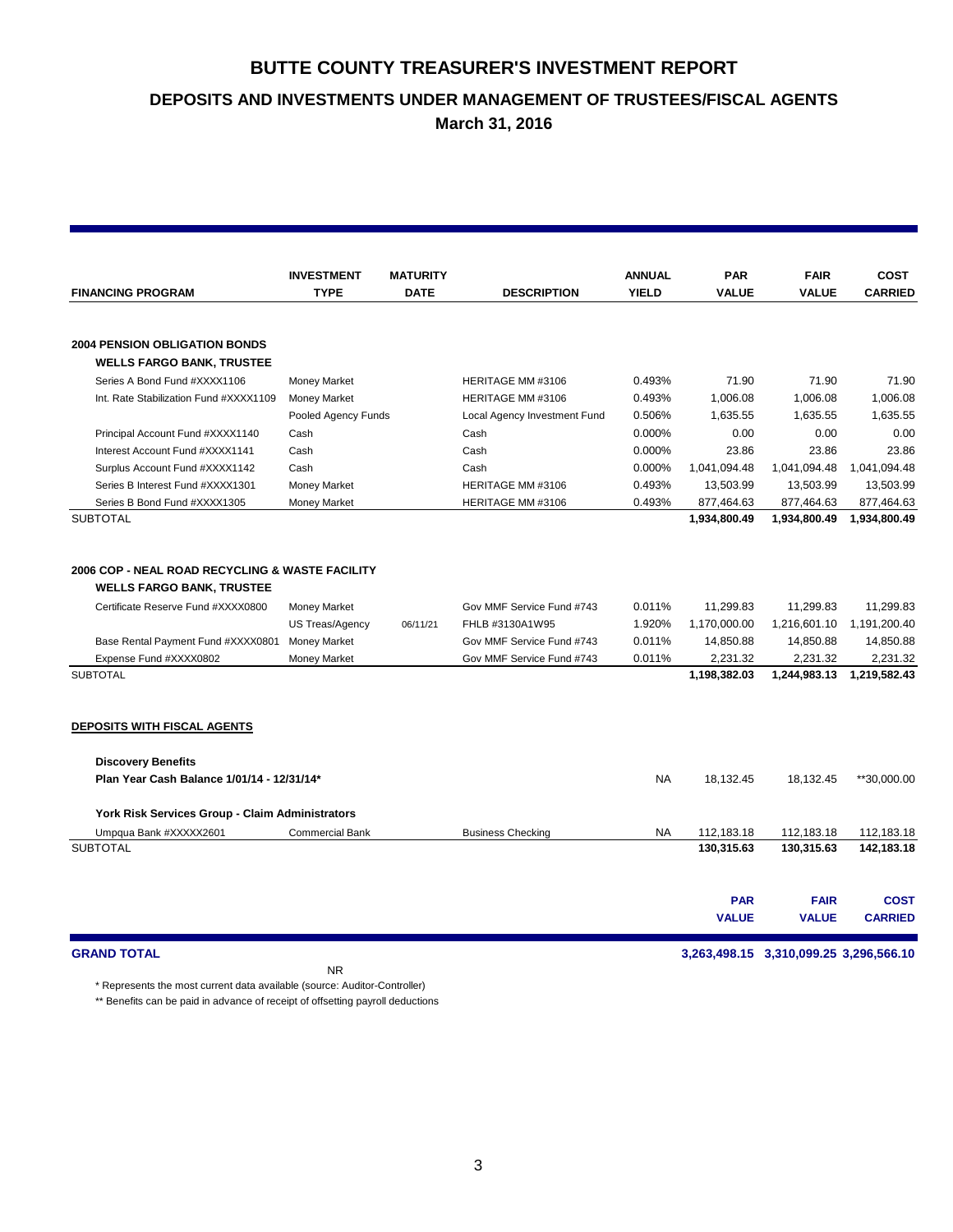**ACTIVELY MANAGED PORTFOLIO "AT-A-GLANCE"**

**March 31, 2016**



# **Net of Tax and Revenue Anticipation Notes (TRAN) and Bond Proceeds**



**\*\* This chart does not include deposits from TRAN, Bond Proceeds, or Investments under Management of Trustees.**

 **It is intended to demonstrate cash flow trends and establish a baseline for the portfolio, enabling medium term investments.**